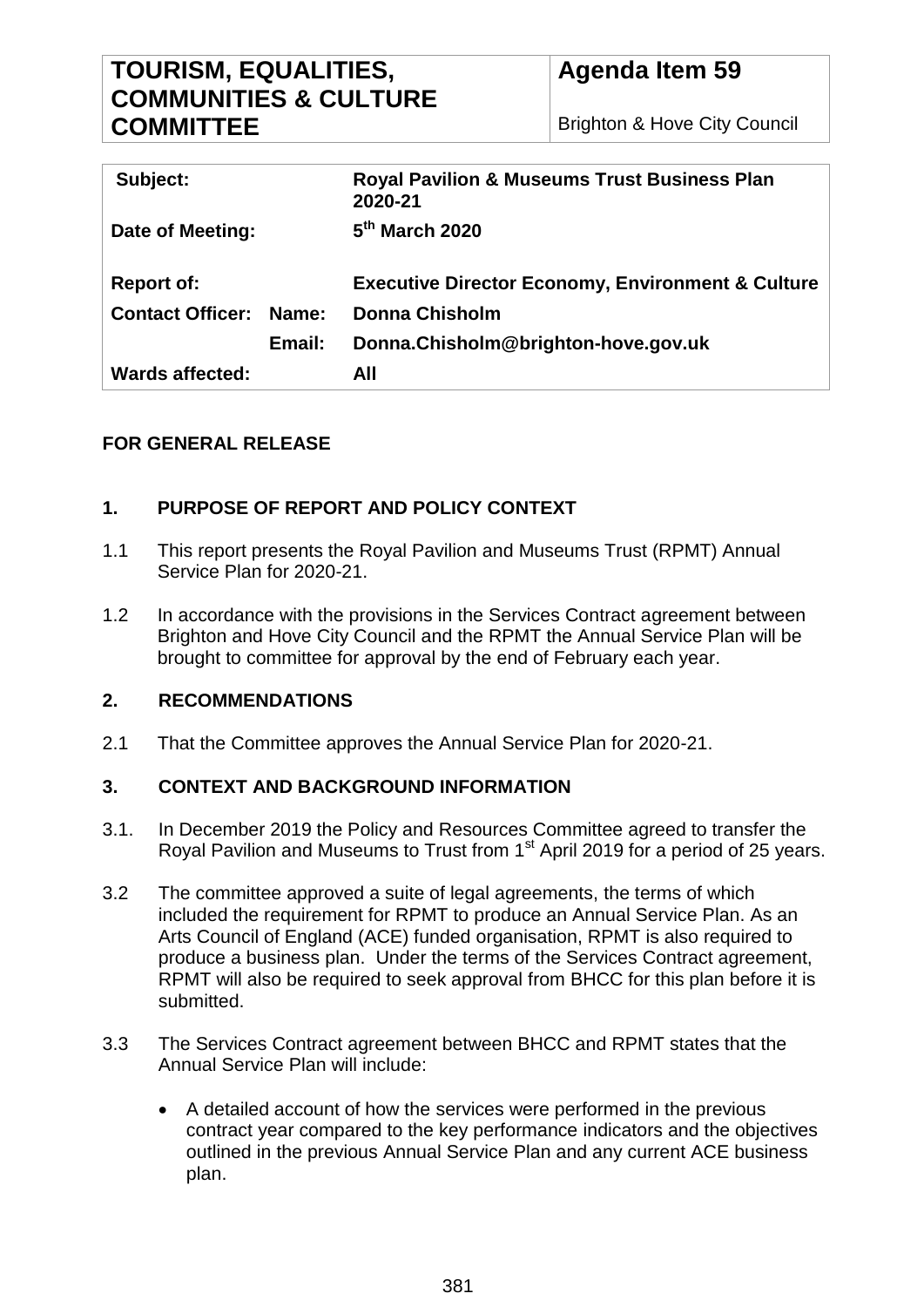- A detailed account of how the services will be performed in the next contract year and achieve the key performance indicators (KPIs). These KPIs include for example, the number of visits to the RPM sites; satisfaction levels; children and young people participating in formal learning activity; website sessions; earned income and number of visits by residents.
- 3.4 In addition, the Annual Service Plan should include any proposed changes that could be made to maximise the scope and standard of services that could be delivered. The plan will also include:
	- Any changes necessary to reflect alterations to the legal, financial or operational environment of the services in the next contract year.
	- The proposed fees and charges.
	- The ambitions and aims for the Trust's delivery of the services for the following three contract years (where applicable).
	- The draft Annual Service Plan for the next contract year shall be submitted to the Council no later than 1 December each year and will be discussed by the at an annual review meeting between officers and the Trust.
- 3.5 Council officers are be able to make suggestions to the Trust on the draft Annual Service Plan before it comes to Committee. Each year, the Council and the RPMT together will consider the impact of their respective financial plans, the fee for the next contract year, the significant other institutional funding available to the Trust, the requirements of such institutional funders, and the services being provided by the RPMT.
- 3.6 Each plan for RPMT will only be effective once it has been approved by the relevant Council committee. The Council will seek this approval prior to 28 February in readiness for the following year (commencing on the 1 April). Over the course of the year, Council officers will meet regularly with RPMT representatives to monitor progress against the approved annual service plan.
- 3.7 Each year the Annual Service Plan will cover future initiatives as well as providing a summary of the previous year. For consistency, the first Annual Service Plan highlights activity from the previous year, a period when the Royal Pavilion and Museums Service has been part of the Council, as well as preparing for the first year of operation by the new Trust.

# 4. **ANALYSIS & CONSIDERATION OF ANY ALTERNATIVE OPTIONS**

- 4.1 Previous options for the future of the Royal Pavilion and Museums Service have been considered by this committee and by the Policy & Resources Committee.
- 4.2 The decision to transfer to Museums Service to Trust was approved by the Policy & Resources Committee on 5th December 2019.

# **5. COMMUNITY ENGAGEMENT & CONSULTATION**

5.1 A number of the activities of the annual service plan for 2020—21 will be designed and delivered in collaboration with community groups and local people. In particular, over 2020-21 the RPM Trust will support and collaborate with the BME Heritage Network, Youth Collective, and access advisory group Teacher Ambassadors. Work over the past 12 months with LGBTQA communities on the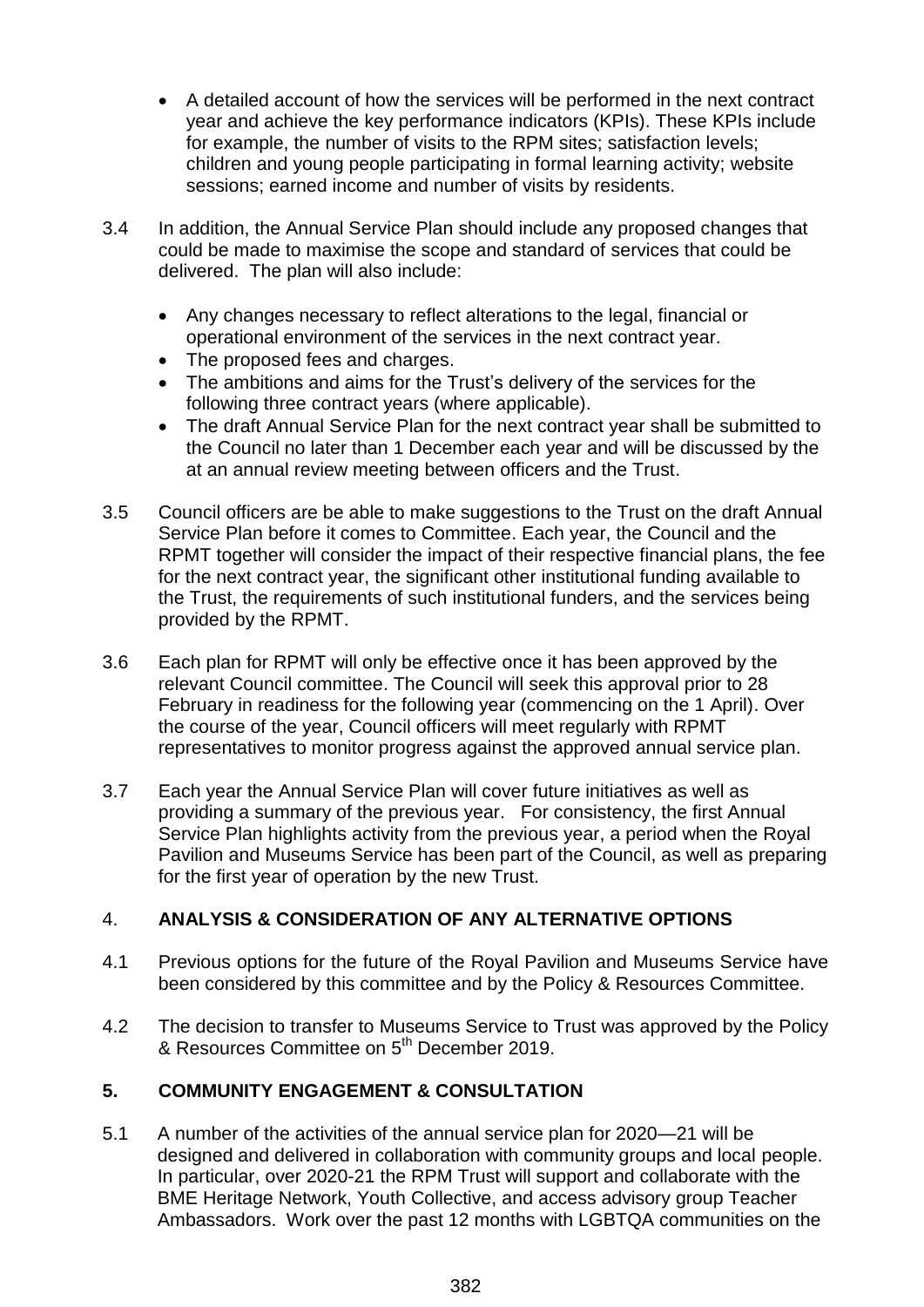Be Bold programme culminated in the Queer the Pier exhibition which opened 11 February 2020.

### **CONCLUSION**

- 5.1 This first Annual Service Plan from the RPMT represents the beginning of new partnership arrangements between the Council and the Trust.
- 5.2 The plan covers a wide range of activity being planned for 2020-21 and is a positive first step for the Trust is establishing a dynamic programme for its first year managing the Royal Pavilion and Museums.
- 5.3 The Service Contract agreement lays out clearly the approval process for key planning documents and enables the Council to maintain oversight on all financial and programming aspects of the Trust's operation of the Royal Pavilion and Museums.

#### **6. FINANCIAL & OTHER IMPLICATIONS:**

#### Financial Implications:

- 7.1 There are no direct financial implications to the Council associated to the recommendation of this report. The proposed Annual Service Plan is expected to be delivered by the RPMT within projected budgets, which includes an indicative Service Fee from the council of £1.181m in 2020/21. Council officers will meet regularly with RPMT representatives to monitor progress against the approved Annual Service Plan including any mitigating actions where there are variances to financial plans.
- 7.2

*Finance Officer Consulted: Steven Bedford Date: 19/02/20*

Legal Implications:

7.4 The Annual Service Plan is required by the Services Contract which was approved by Policy & Resources Committee in December 2019.

*Lawyer Consulted: Alice Rowland Date: 19/2/20* 

#### Equalities Implications:

An Equalities Impact Assessment was completed and reviewed for the P&R Committee report in December 2019. This covered Governance, Staffing, Service Users and ICT systems. It is included as Appendix 2. The service plan includes commitments to ensuring the workforce and governing body reflects the diversity of the local population. Targeted community engagement programmes covered with the plan will ensure that diverse audiences are engaged. The RPMT works with established advisory groups and communities to ensure best practice. The Trust is building on public access and diversity achievements already evident in the programme and management of the Royal Pavilion and Museums.